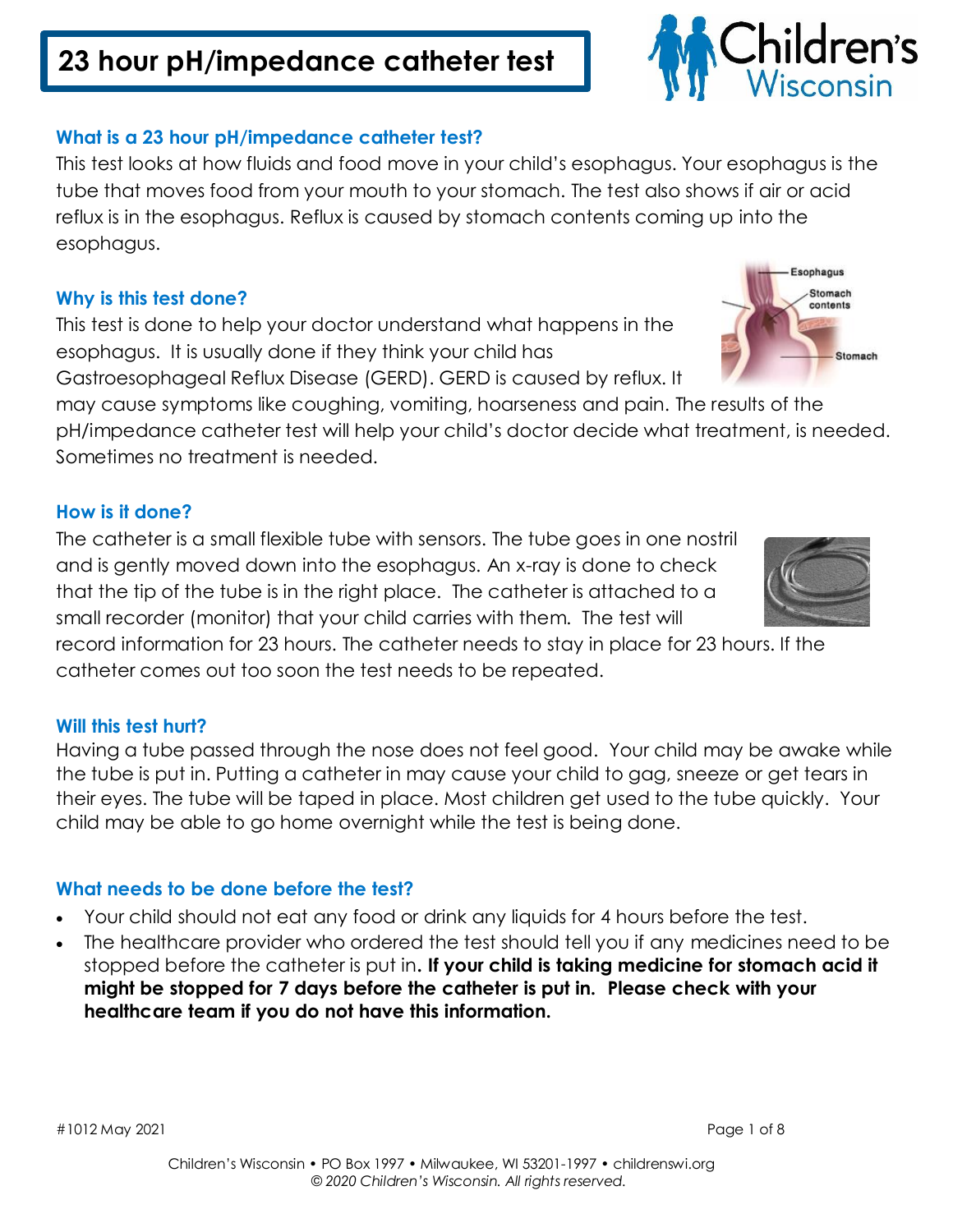

### **What should my child be doing during the test?**

- Your child should keep doing their normal activities.
- Your child should eat and drink like they usually do. Do not give acidic drinks like apple juice, orange juice or lemonade because it can affect the study results. This is important for the test to be successful. It is best if your child eats at least three meals before ending the study.
- **It is important that your child does not pull out the catheter**. We will discuss ways to keep your child from pulling the tube out.
- Your child will need to wear the recorder (monitor) while it is attached to the catheter. It can hang from the strap, clip on their clothing, or fit in some pockets.

What do I need to do with the recorder (monitor) during the test?

- You will need to push buttons for different activities on the recorder. You will also write things in a diary.
- Some details you will write down are:
	- kinds and amount of food or drink your child is having
	- how long they sleep
	- how they feel or if they have symptoms
- **Pressing the buttons and writing details in the diary is important.** This will help the doctor understand your child's symptoms and how to help them best.
- **When buttons are pressed the icon will appear.** The time should always be on the screen. If the time is not seen call, Children's and ask the operator to page the GI Provider on call.
- Do not let the recorder get wet.
- If the catheter is pulled out at home before the test is done, write that time in the diary. The test will end at that time. **If the test ended too soon it will need to be repeated**. Return the catheter, recorder and diary at your appointment.

### **How will the catheter be removed?**

 The catheter is removed when the test is done. If you are at home, you will need to come back to the hospital to have the tube removed. You will come to the GI clinic on the 7th floor of the Clinics building. Usually it only takes a few seconds to take it out. This does not hurt. If the catheter comes out at home the test may need to be repeated.

What do I need to do with the recorder (monitor) after the 23 hour test? Come to your GI clinic appointment to remove the catheter and return the diary and recorder. Be sure to return the completed diary when the catheter is removed and the recorder is returned to the clinic.

### **How do I find out the results?**

It takes 14 days for the doctors to review the test recordings. We will send a letter to your primary doctor and the doctor who requested the test. The doctor who ordered the test will call you with results. If you have any questions about the results, please call your doctor.

**ALERT:** If you have any questions, concerns or if your child has special health care needs not covered by this information or the pH tube comes out, call during the weekday, 8am-4 pm 414-266-3690. Other times, call 414-266-2000 and ask Children's operator to have GI (Gastroenterology) provider on call paged.

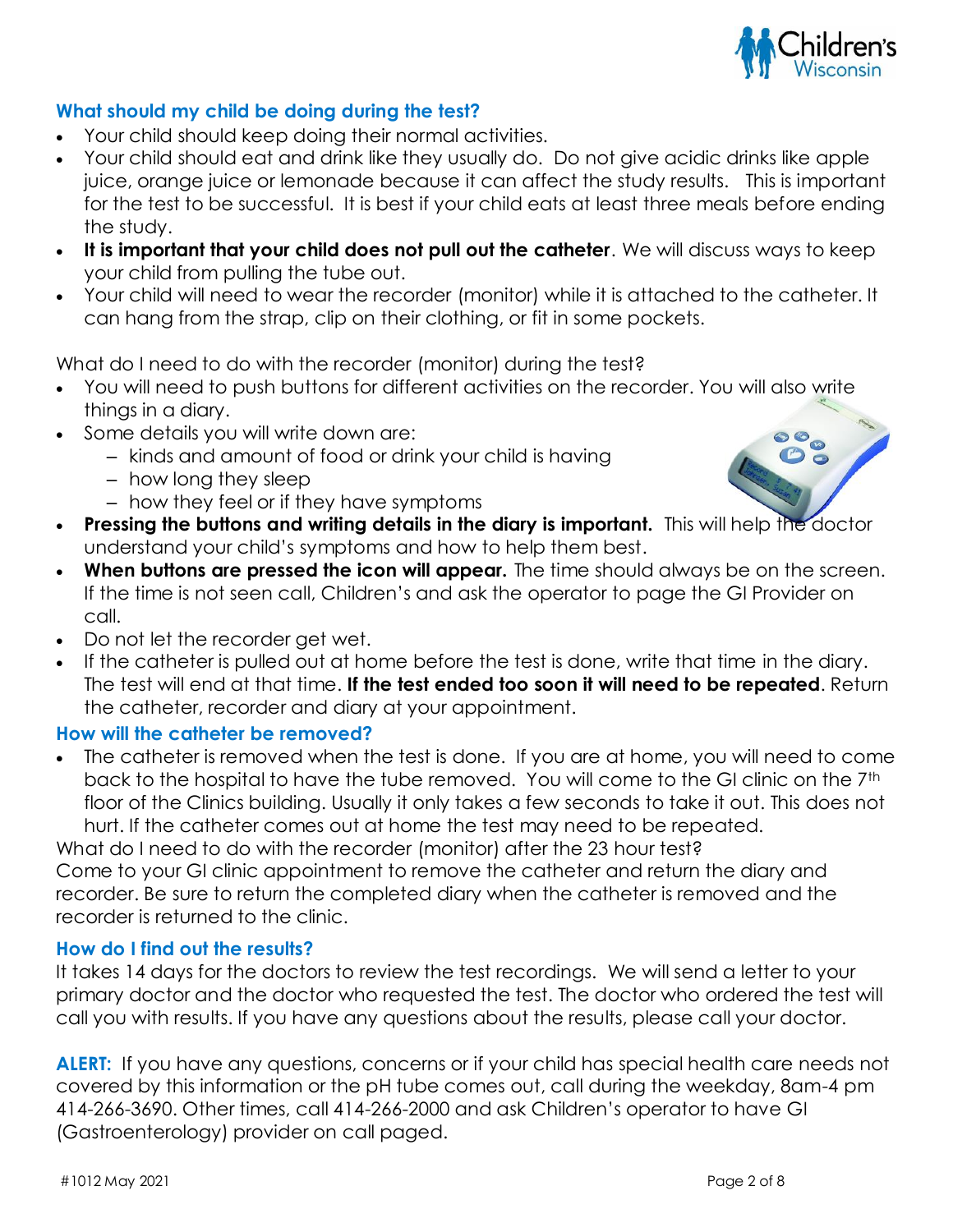

## **pH Impedance Diary Recording Process MMS Ohmega pH Impedance Recorder**



Each button puts a marker on the recording to show the activity. It is important when a button is pressed your write the details about that activity in the diary. The time you press the button on the recorder should be the same time you write in the diary.

| <b>Button</b> | <b>Instructions</b>                                                                                                                                                                                                                                                                                                                                                                                                                    |
|---------------|----------------------------------------------------------------------------------------------------------------------------------------------------------------------------------------------------------------------------------------------------------------------------------------------------------------------------------------------------------------------------------------------------------------------------------------|
|               | Lying down or sleeping<br>Press this button when your child lays flat or they go to sleep. Press this button<br>again when they wake up or sit up. Write both the times and activity for the<br>start and the end of laying down or sleeping.                                                                                                                                                                                          |
|               | Eating or drinking                                                                                                                                                                                                                                                                                                                                                                                                                     |
|               | Press this button when your child starts to eat or drink. Press again when they<br>are done eating or drinking. Write both the start and stop times and what<br>they ate or drank in the diary. Use the notes section to write what was eaten<br>or drank. An examples is to write "toast, jelly, glass of milk". During the test<br>your child should eat and drink like normal. Write everything in the log and<br>push the buttons. |
|               | <b>Medicines</b><br>Press this button when your child takes an oral or inhaled medicine. Write the<br>medicine name and what time they took it in the diary.                                                                                                                                                                                                                                                                           |
|               | <b>Symptoms</b>                                                                                                                                                                                                                                                                                                                                                                                                                        |
|               | Press this button any time the main symptom(s) for being tested happens.<br>Examples are: chest pain, throw up, reflux, tummy pain, cough, hiccup etc.                                                                                                                                                                                                                                                                                 |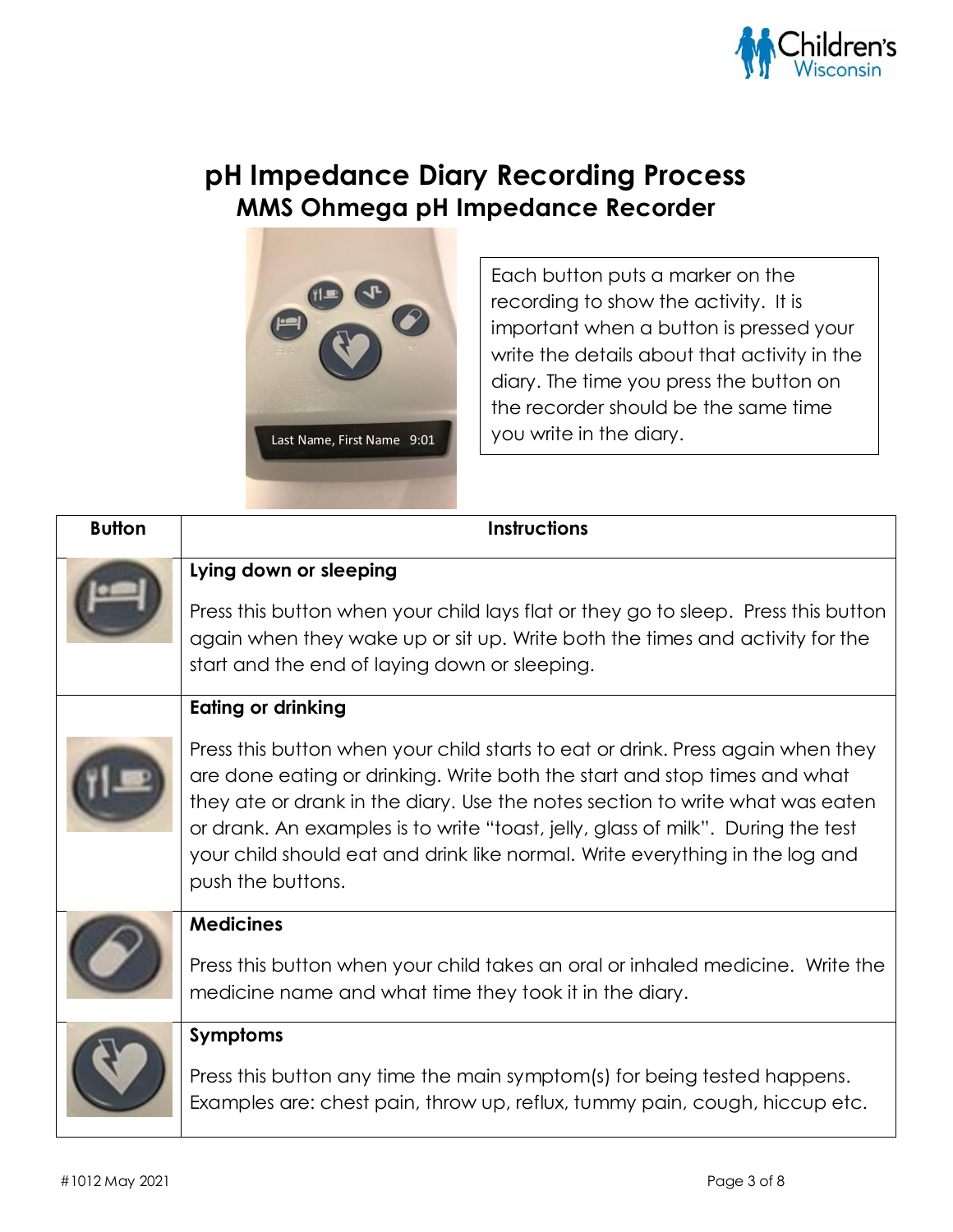

| Write what time the symptom happened and describe it in the diary. Write |
|--------------------------------------------------------------------------|
| how long it lasted.                                                      |

- This test will run for 23 hours. The catheter will be taken out by a GI staff member at the clinic.
- If you have questions or concerns about the test call:
	- o Between 8 am and 4pm, call 414-266-3690 to speak with the GI staff at the clinic.
	- o After 4pm, call 414-266-2000 and ask to speak to the GI (Gastroenterology) provider on call.
- If the probe comes out early by accident or pulling, your child may need to repeat the test. Please call the number listed above and talk to the GI staff. GI staff may tell you to go to the emergency room to replace the catheter the same day or to make a new appointment to repeat the test.
- Please do what you can to keep the tube from coming out too early.
- Bring the diary and monitor to the clinic appointment.
- For more information, visit: [www.chw.org/ph](http://www.chw.org/ph)

Your appointment to remove the catheter and turn in the pH Impedance Diary at the GI clinic (Suite #710) is:

/ / at \_ \_:\_\_\_\_\_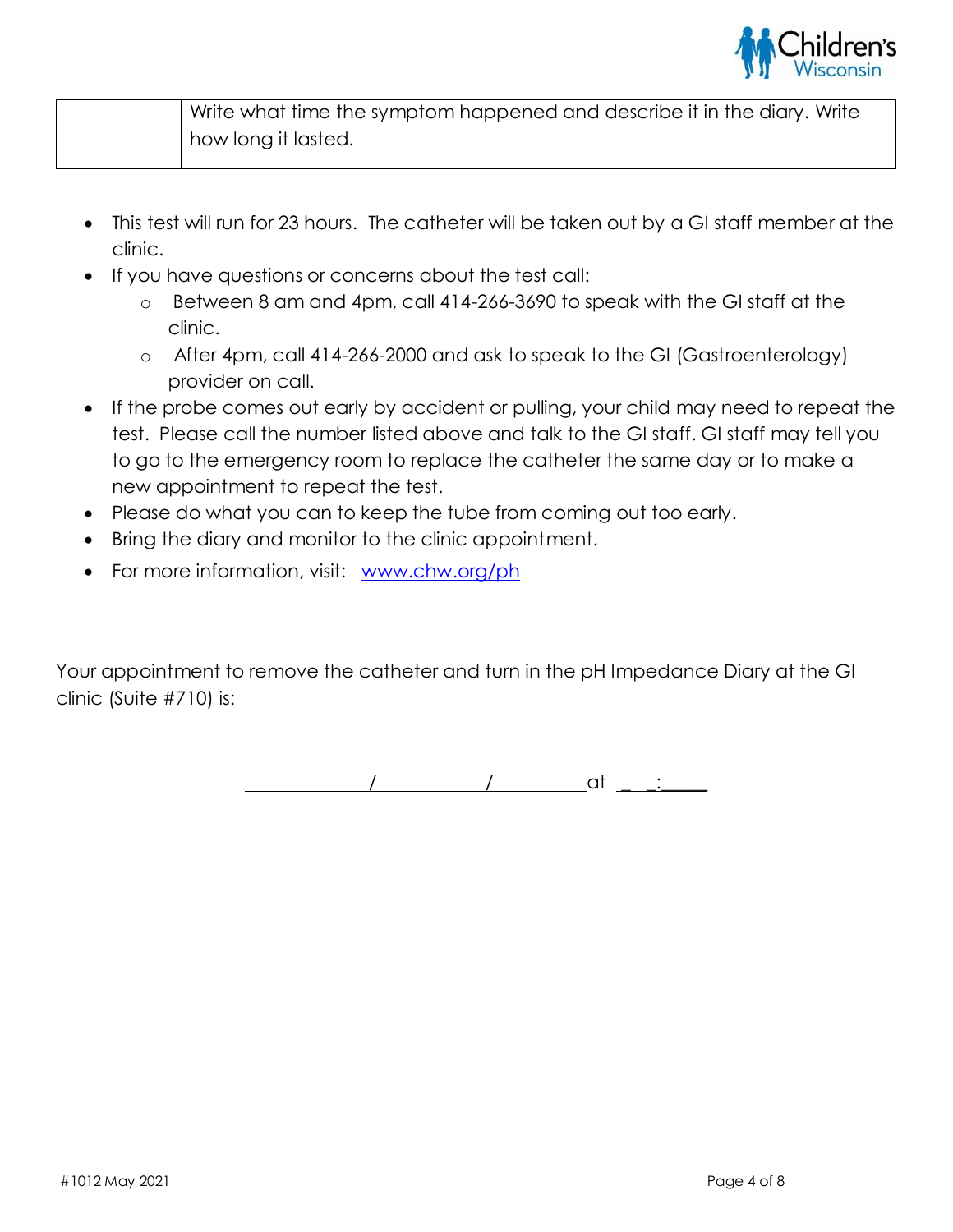

Patient Label

## **PH IMPEDANCE DIARY LOG**

### **Lying flat or sleeping (Press 2 x)**

| Begin time (Press when Lying<br>Flat) | End time (Press when Sitting<br>Up) | Comments |
|---------------------------------------|-------------------------------------|----------|
|                                       |                                     |          |
|                                       |                                     |          |
|                                       |                                     |          |
|                                       |                                     |          |
|                                       |                                     |          |
|                                       |                                     |          |
|                                       |                                     |          |
|                                       |                                     |          |

### **Meals/Snacks/Drinks: (Press 2 x)**

| Begin time | End Time | Describe what eating and drinking (like 1 cup Mac<br>and Cheese, 4 oz. Pediasure/Formula, Sips of water, |
|------------|----------|----------------------------------------------------------------------------------------------------------|
|            |          |                                                                                                          |
|            |          |                                                                                                          |
|            |          |                                                                                                          |
|            |          |                                                                                                          |
|            |          |                                                                                                          |
|            |          |                                                                                                          |
|            |          |                                                                                                          |
|            |          |                                                                                                          |
|            |          |                                                                                                          |
|            |          |                                                                                                          |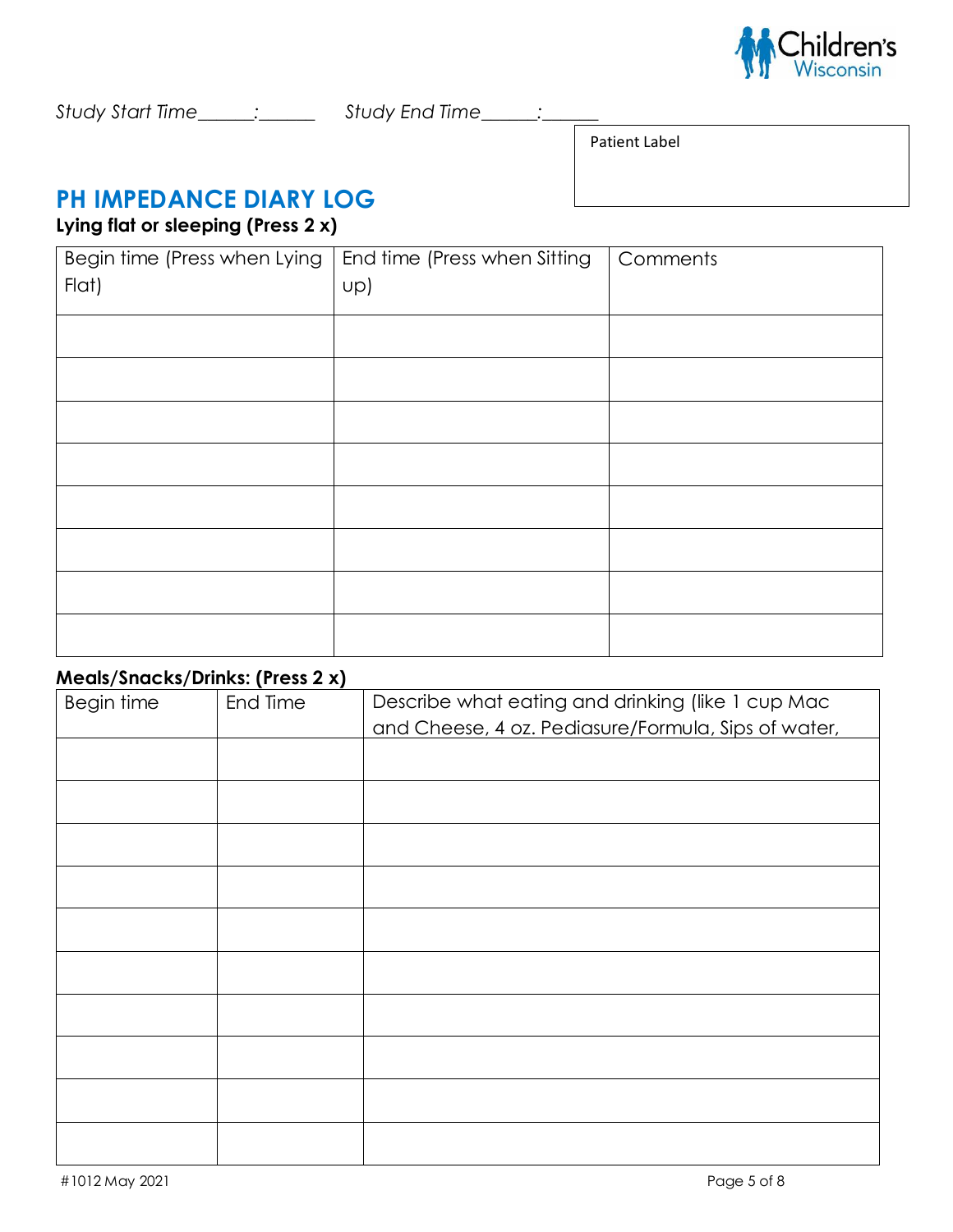

### **Medicines (Press 1 x)**

| -<br>Time taken | List medicines |
|-----------------|----------------|
|                 |                |
|                 |                |
|                 |                |
|                 |                |
|                 |                |
|                 |                |
|                 |                |
|                 |                |
|                 |                |

#### **Symptom Episodes (Press 1x)**

| $\frac{1}{2}$<br>Time started | How long symptoms lasted and symptom description |
|-------------------------------|--------------------------------------------------|
|                               |                                                  |
|                               |                                                  |
|                               |                                                  |
|                               |                                                  |
|                               |                                                  |
|                               |                                                  |
|                               |                                                  |
|                               |                                                  |
|                               |                                                  |

- Do not open battery compartment.
- Do not shower or let water get inside the recorder, it is not waterproof.
- Contact the GI staff, if the probe comes out or if the recorder image window does not show your child's name and time.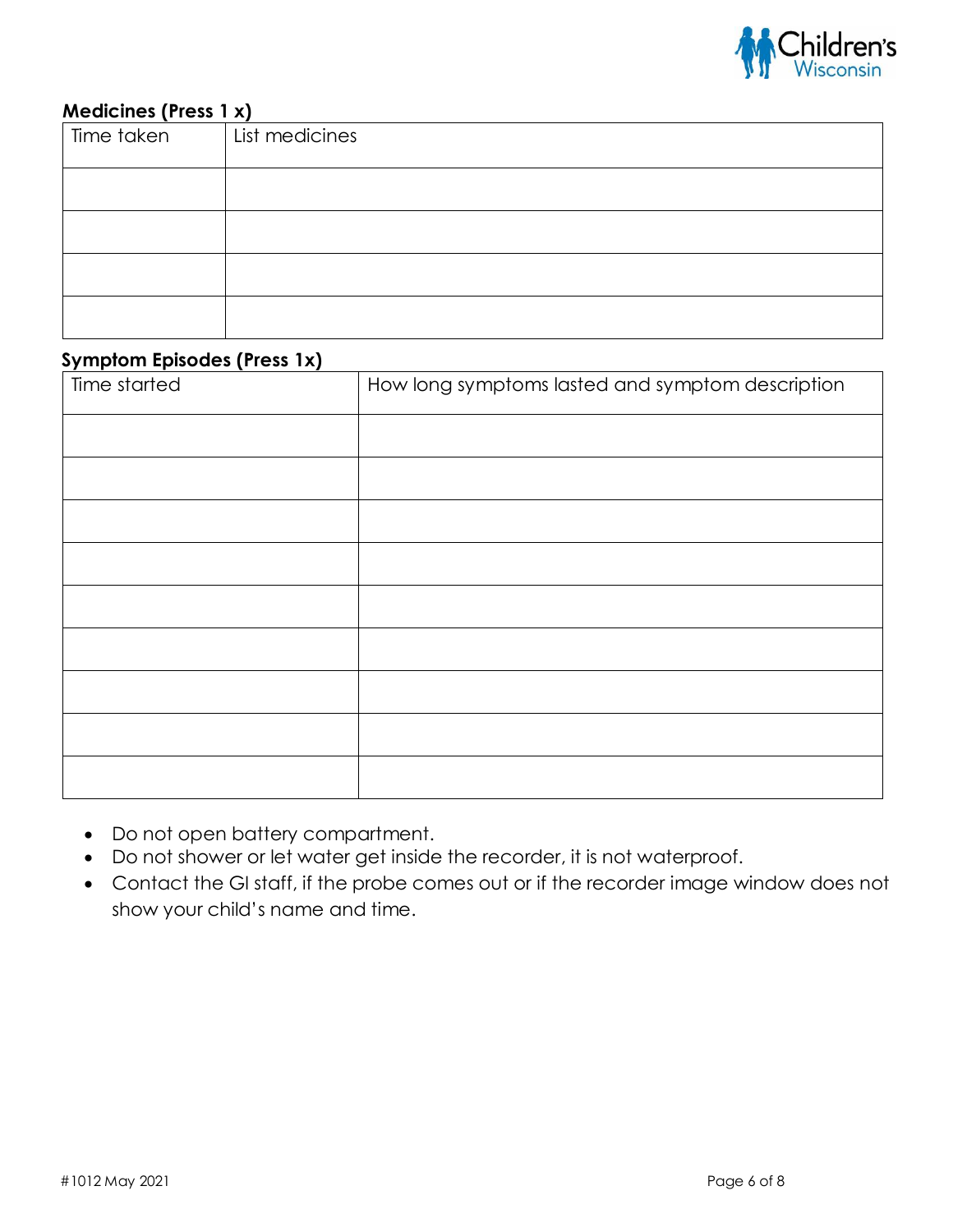

Patient Label

### **PH IMPEDANCE DIARY LOG**

### **Lying flat or sleeping**

| Begin time (Press when<br>Lying Flat) | End time (Press when<br>Sitting up) | Comments |
|---------------------------------------|-------------------------------------|----------|
|                                       |                                     |          |
|                                       |                                     |          |
|                                       |                                     |          |
|                                       |                                     |          |
|                                       |                                     |          |
|                                       |                                     |          |
|                                       |                                     |          |
|                                       |                                     |          |

## **Meals/Snacks/Drinks: (Press 2 x)**

| <b>Begin time</b> | End Time | Describe what eating or drinking (like 1 cup Mac and<br>Cheese, 4 oz. Pediasure/Formula, Sips of water, etc.) |
|-------------------|----------|---------------------------------------------------------------------------------------------------------------|
|                   |          |                                                                                                               |
|                   |          |                                                                                                               |
|                   |          |                                                                                                               |
|                   |          |                                                                                                               |
|                   |          |                                                                                                               |
|                   |          |                                                                                                               |
|                   |          |                                                                                                               |
|                   |          |                                                                                                               |
|                   |          |                                                                                                               |